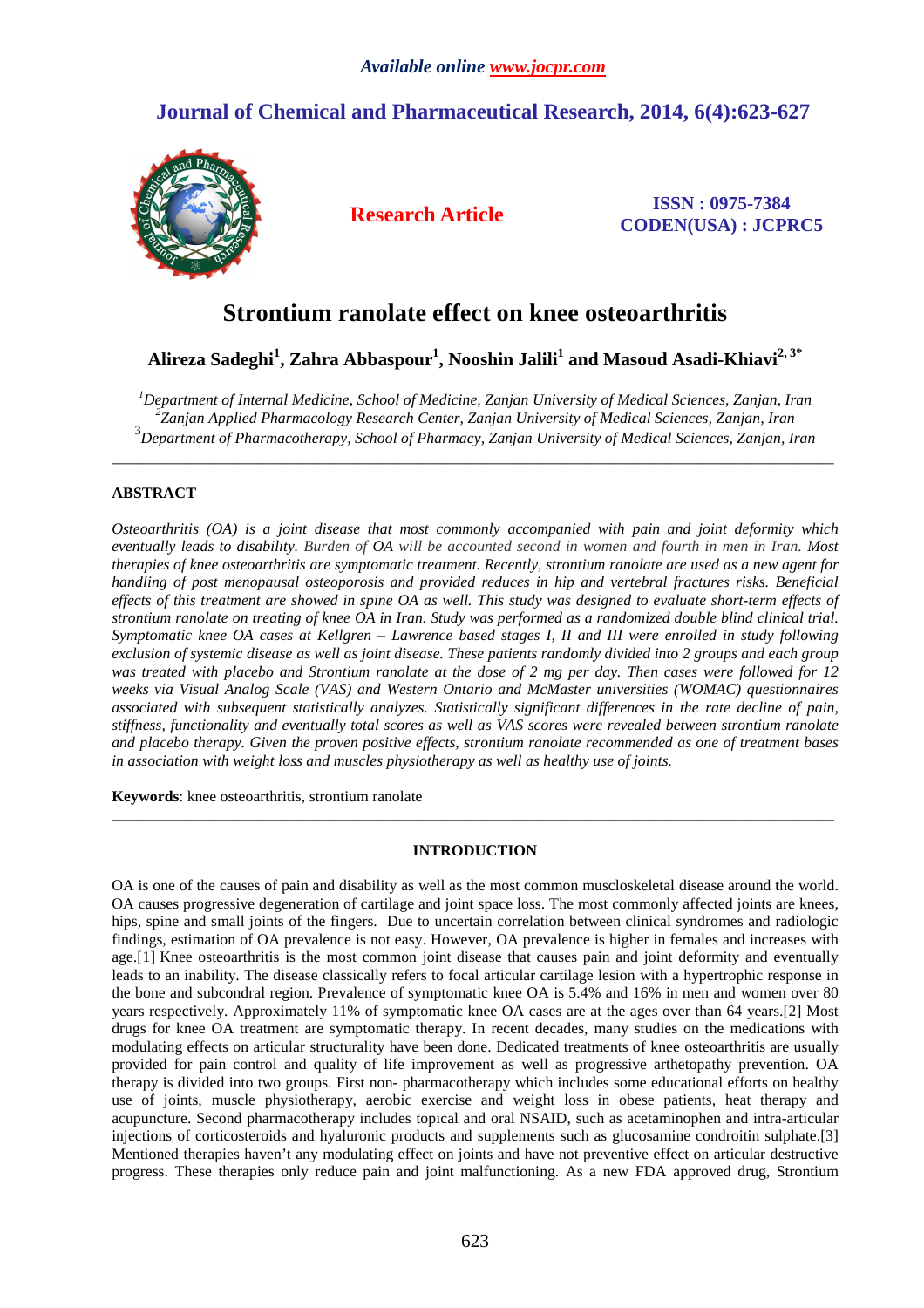ranolate has been used for the treatment of post menopausal osteoporosis in last few years which reduced the risk of hip and vertebral fractures. Its beneficial effects on spine osteoarthritis have been also demonstrated.[4] Since the strontium molecule is similar to calcium, so it is easily take in the body and participate in bones and teeth building.[5] Strontium stimulates new bone formation as well as reduction in bone resorption.[6] It also enhances the stimulatory effects of insulin-like growth factor (IGF1) on the synthesis of glycosoaminoglycans and proteoglycans.[7, 12] Also, studies have shown that strontium reduces levels of C-Terminal telopeptide urinary collagen type 2 (u-CTX-II) significantly, a biomarker for cartilage damage with high tissue specificity.[4,11] additionally, calcium-sensing receptors are stimulated by strontium, leading to the differentiation of preosteoblast to osteoblast and consequence bone formation. It also stimulates osteoblasts to secretion of osteoprotegerin (OPG) which inhibits osteoclast formation via preosteoclast through the receptor activator of nuclear factor kappa-B ligand (RANKL) pathway.[7] Additionally, mesenchymal stem cell differentiation to osteoblast could be conducted by strontium in bone marrow.[8] Progression inhibition in animal model osteoarthritis particularly through the downregulation of cartilage key proteases as well as Interleukin-1 beta (IL-1β) was already shown by means of strontium.[9] Two objectives were often followed in knee osteoarthritis surveys. One is focused on diseasemodifying drugs developing which can be assessed by measuring of joint space loss and another goal is related on short-term response to treatment of knee osteoarthritis to improve joint function, pain and patient functioning during daily activities which those criteria assessed using VAS and WOMAC questionnaires.[10] Due to limited research on the effects of strontium on knee osteoarthritis and different pathophisyologic mechanisms of spinal osteoarthritis in compared with knee osteoarthritis, study was designed to evaluate short-term effects of strontium on the clinical improvement of knee osteoarthritis.

*\_\_\_\_\_\_\_\_\_\_\_\_\_\_\_\_\_\_\_\_\_\_\_\_\_\_\_\_\_\_\_\_\_\_\_\_\_\_\_\_\_\_\_\_\_\_\_\_\_\_\_\_\_\_\_\_\_\_\_\_\_\_\_\_\_\_\_\_\_\_\_\_\_\_\_\_\_\_*

#### **EXPERIMENTAL SECTION**

This study was conducted as a double blind randomized controlled clinical trial (RCT). The study population included patients with knee OA attending to rheumatology clinic of a university hospital during one year. OA of patients were characterized using American College of Rheumatology (ACR) standards and enrolled cases were in all stages of kellgren & Lawrence scaling system (I, II and III) except stage IV. Exclusion criteria were the presence of knee and hip implants, use of glucosamine sulfate and chondroitin during past 6 months, grade IV osteoarthritis (complete destruction of the joints), renal failure, Coagulopathies and anti-coagulant use. Patients randomly assigned to two groups (strontium prescribed and placebo) based on computerized random number selection and each group was treated with placebo and Strontium ranolate at the dose of 2 mg per day respectively. Strontium ranelate was obtained from les laboratories servier industrie (French) as 2 g sachets. The sachet dissolved in a glass of water and administered orally. Placebo also obtained from School of Pharmacy, Zanjan University of Medical Sciences, Zanjan, Iran. The study period was 3 months. Baseline blood tests including CBC, diff, Bun, Cr, ALT, AST, ESR and both knee PA and lateral view radiography were obtaind from all patients.

Additionally, all cases were assessed by questionnaires for baseline WOMAC and VAS values obtaining. The OA patients were evaluated by WOMAC questionnaire via three indicators: pain, stiffness and functional limitation which contain five, two and seventeen questions respectively. Each patient was asked to give scores from 0 to 100 for each question. Every case was emphasized to avoid from any analgesic consumption during study enrolling. Initial experiments were repeated at the end of the third month of treatment to rule out possible side effects. After completion of the study, WOMAC and VAS scores at baseline and the end of the third month were obtained and a difference in the mean of the pain, stiffness and functionality score at the level of at least 20% decline was considered as drug efficacy cut off point between the groups. A method of evaluation that is widely used for evaluating patients with knee osteoarthritis is WOMAC questionnaire that are used to assess pain and disability. Reliability of questionnaire was standardized for cases. Meanwhile, the university ethics committee approval was obtained for this study.

#### **RESULTS**

Analysis was performed on 76 cases. There was no statistically significant difference between groups in terms of age ( $P_{value}$  = 0.238). Minimum age was 35 years and maximum age was 70 years. Mean of weight, height and BMI had not statistically significant difference in both groups. On the other hand, the two groups were similar in weight and height at the baseline. The differences among osteoarthritis intensity were not statistically significant between two groups using Kellgren Lawrence scoring ( $P_{value} = 0.425$ ). According to kolmogorov-smirnov test, the data of WOMAC questionnaire were normally distributed and therefore parametric tests were used. Comparison of pain, stiffness and functionality scores as well as VAS and total WOMAC scores in both groups (Strontium and placebo recipients) using t-test did not show statistically significant differences at baseline (Table 1).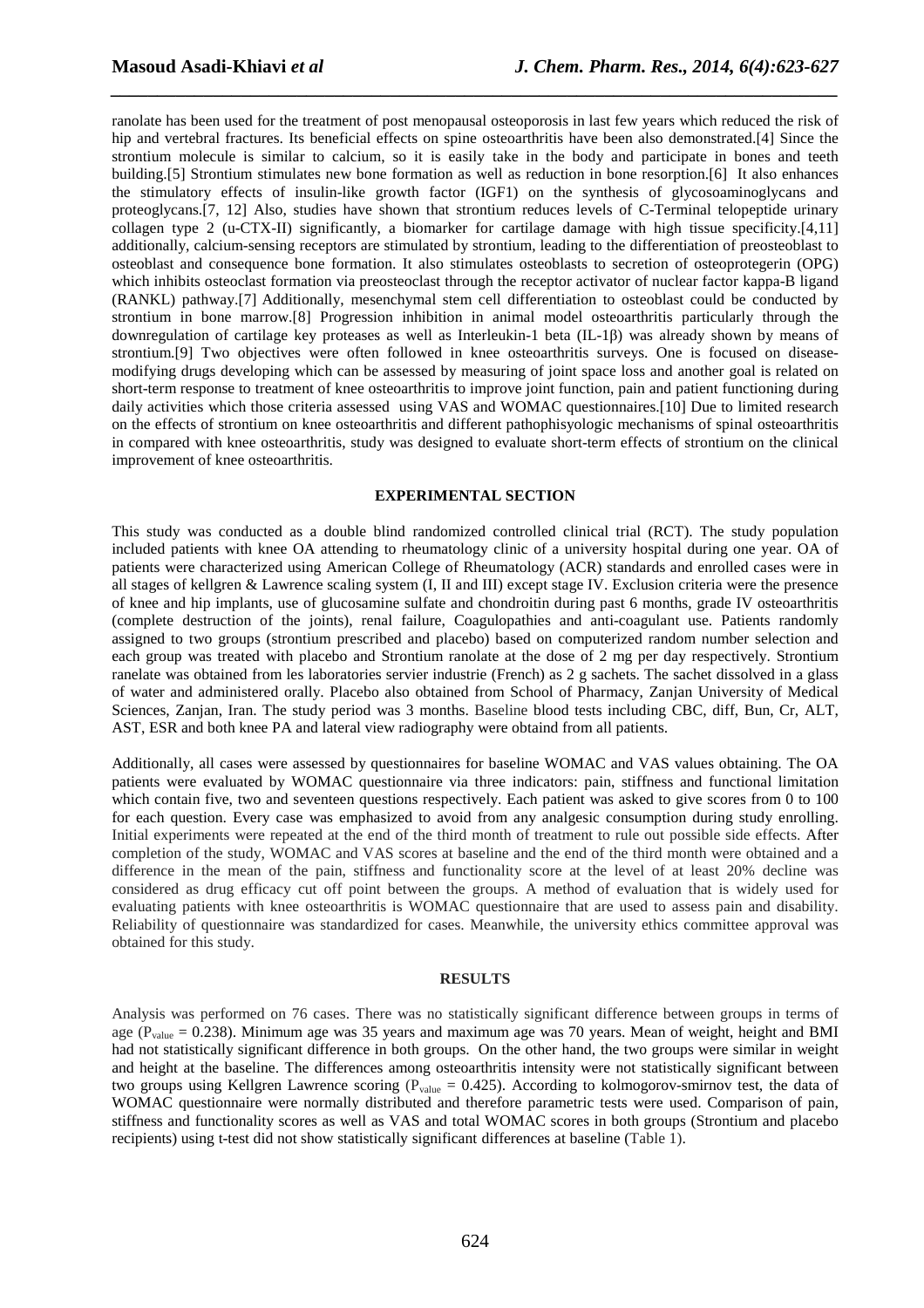| <b>Baseline</b> score | Strontium          | Placebo           | $P_{value}$ |  |
|-----------------------|--------------------|-------------------|-------------|--|
|                       | $mean \pm sem$     | $mean \pm sem$    |             |  |
| Pain                  | $301.9 \pm 98.3$   | $276.3 + 122.7$   | 0.318       |  |
| <b>Stiffness</b>      | $94.3 + 57.4$      | $91.05 \pm 60.7$  | 0.809       |  |
| Functionality         | $955.3 \pm 302.3$  | $882.1 \pm 364.1$ | 0.344       |  |
| <b>Total WOMAC</b>    | $1351.6 \pm 418.8$ | $1249 \pm 521.8$  | 0.350       |  |
| <b>VAC</b>            | $81.9 + 19.2$      | $73.1 + 21.5$     | 0.064       |  |

*\_\_\_\_\_\_\_\_\_\_\_\_\_\_\_\_\_\_\_\_\_\_\_\_\_\_\_\_\_\_\_\_\_\_\_\_\_\_\_\_\_\_\_\_\_\_\_\_\_\_\_\_\_\_\_\_\_\_\_\_\_\_\_\_\_\_\_\_\_\_\_\_\_\_\_\_\_\_* **Table 1. Comparison of pain, stiffness and functionality scores as well as VAS and total WOMAC scores** 

The pain, stiffness and functionality scores as well as VAS and total WOMAC scores at baseline and end of study decline were statistically significant in the Strontium group using Paired t-test (Table 2).

|  | Table 2. Comparison of pain, stiffness and functionality scores as well as VAS and total WOMAC scores at baseline and end of study |
|--|------------------------------------------------------------------------------------------------------------------------------------|
|  |                                                                                                                                    |

| Variable           |                                      | Strontium       | Placebo         |  |
|--------------------|--------------------------------------|-----------------|-----------------|--|
|                    |                                      | $mean \pm sem$  | $mean \pm sem$  |  |
|                    | pain scores at baseline              | 301.9 (98.3)    | 276.3 (122.7)   |  |
| Pain               | pain scores at end of study          | 225.2 (122.7)   | 259.2 (117.8)   |  |
|                    | pain scores decrease                 | 76.73 (95.3)    | 17.02 (108.3)   |  |
|                    | $P_{value}$                          | 0.001           | 0.339           |  |
|                    | Stiffness scores at baseline         | 94.3 (57.4)     | 91.05 (60.7)    |  |
| <b>Stiffness</b>   | Stiffness scores at end of study     | 72.6 (60.03)    | 90 (117.8)      |  |
|                    | Stiffness scores decrease            | 21.6(51.2)      | 1.05(46.01)     |  |
|                    | $\mathbf{P}_{\text{value}}$          | 0.013           | 0.889           |  |
|                    | Functionality scores at baseline     | 955.3 (302.3)   | 882.1 (364.1)   |  |
| Functionality      | Functionality scores at end of study | 740.4 (377.4)   | 786.8 (338.07)  |  |
|                    | Functionality scores decrease        | 214.8 (289.2)   | 95.3 (292.7)    |  |
|                    | $P_{value}$                          | 0.001           | 0.052           |  |
|                    | Total WOMAC scores at baseline       | 1351.6 (418.8)  | 1249.5 ) 521.8) |  |
| <b>Total WOMAC</b> | Total WOMAC scores at end of study   | 1038.36 (531.8) | 1136.1 (493.4)  |  |
|                    | Total WOMAC scores decrease          | 313.2 (378.9)   | 113.4 (395.6)   |  |
|                    | $P_{value}$                          | 0.001           | 0.085           |  |
|                    | Total VAS scores at baseline         | 82.02 (19.5)    | 73.1 (21.5)     |  |
| <b>Total VAS</b>   | Total VAS scores at end of study     | 68.1 (20.6)     | 70.9 (23.8)     |  |
|                    | Total VAS scores decrease            | 13.9 (18.6)     | 2.2(26.01)      |  |
|                    | $P_{value}$                          | 0.001           | 0.559           |  |

While the number of cases with stiffness score decrease ( $P_{value} = 0.05$ ) was statistically significant between groups but it wasn't occurred about pain ( $P_{value} = 0.168$ ), functionality ( $P_{value} = 0.247$ ), total WOMAC ( $P_{value} = 0.243$ ) and VAS ( $P_{value} = 0.154$ ) scores decrease at drug efficacy cut off point (Table 3).

**Table 3. Comparison of pain, stiffness and functionality scores as well as VAS and total WOMAC scores at drug efficacy cut off point (at least 20% decline)** 

| Variable           | Number of cases in Strontium group $(n=38)$ | Number of cases in Placebo group $(n=38)$ | $P_{value}$ |
|--------------------|---------------------------------------------|-------------------------------------------|-------------|
| Pain               | $55.3\%$ (n=21)                             | $39.5\%$ (n=15)                           | 0.168       |
| <b>Stiffness</b>   | $53.1\%$ (n=17)                             | $28.6\%$ (n=10)                           | 0.041       |
| Functionality      | $505$ (n=19)                                | 36.8% (14)                                | 0.247       |
| <b>Total WOMAC</b> | $47.4\%$ (n=18)                             | $34.2\%$ (n=13)                           | 0.243       |
| <b>VAS</b>         | 44.7% (17)                                  | $28.9\%$ (n=11)                           | 0.154       |

Additionally the percentage fall in scores of pain, stiffness, function and total WOMAC were statistically significant (Table 4).

| Table 4. Comparison of mean reduction in pain, stiffness, functionality and total WOMAC scores |  |  |  |  |  |
|------------------------------------------------------------------------------------------------|--|--|--|--|--|
|                                                                                                |  |  |  |  |  |

| Variable                                                   | Strontium      | Placebo        | $P_{value}$ |  |  |  |  |
|------------------------------------------------------------|----------------|----------------|-------------|--|--|--|--|
|                                                            | $mean \pm sem$ | mean $\pm$ sem |             |  |  |  |  |
| Pain                                                       | 25.5% (33.1)   | 10.3% (73.6)   | 0.008       |  |  |  |  |
| <b>Stiffness</b>                                           | 21.5% (52.3)   | 15.2% (74.4)   | 0.024       |  |  |  |  |
| Functionality                                              | 22.6% (28.9)   | 2.9% (46.4)    | 0.03        |  |  |  |  |
| <b>Total WOMAC</b>                                         | 24% (26)       | 1.3% (45.8)    | 0.01        |  |  |  |  |
| Standard deviations were indicated numbers in parentheses. |                |                |             |  |  |  |  |

Mean reduction in pain, stiffness, function, WOMAC and VAS scores was not statistically significant based on gender except about male stiffness ( $P_{value} = 0.026$ ) and female pain ( $P_{value} = 0.038$ ) scores decline (Table 5).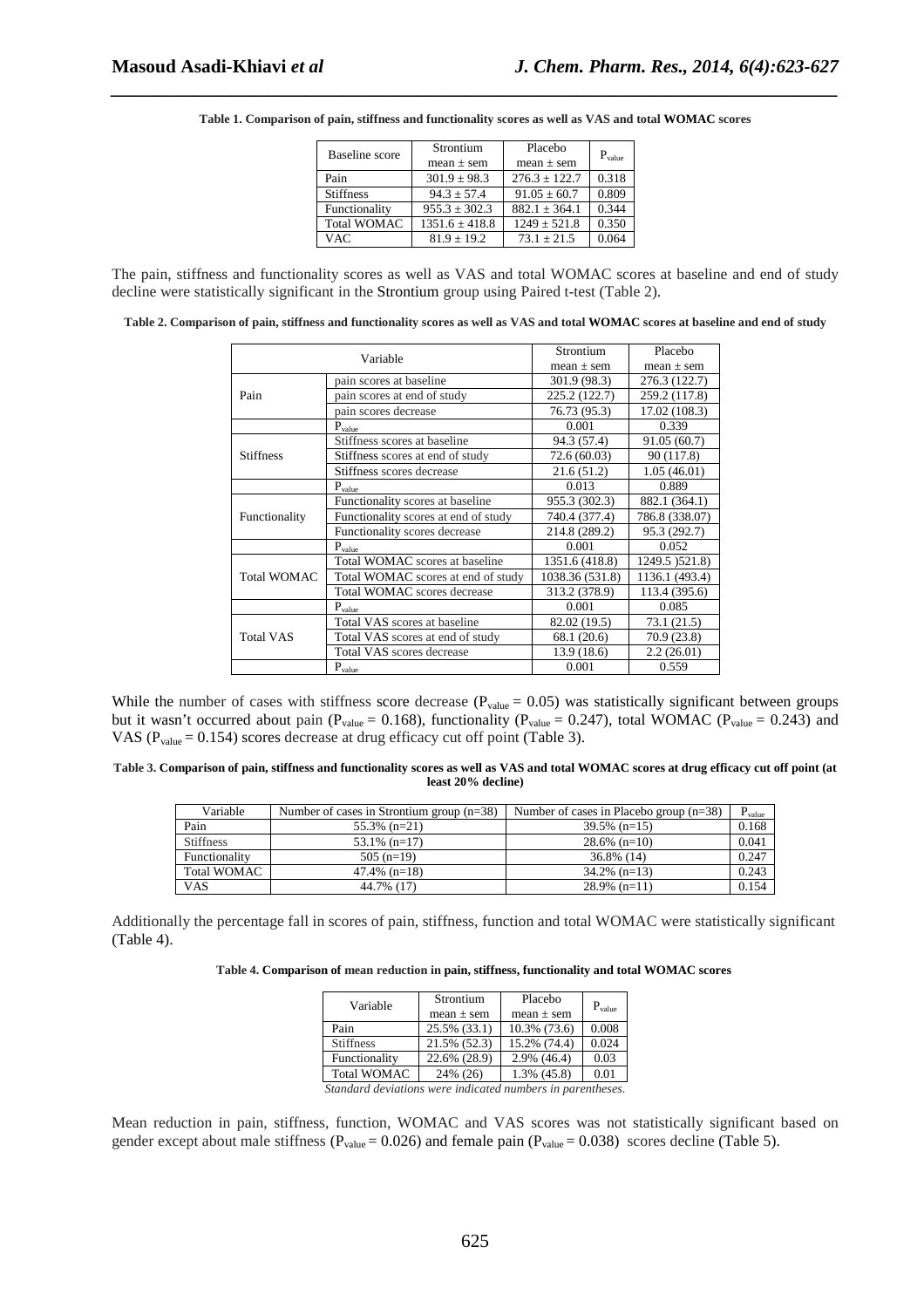| Gender | End of study scores drop off in | Strontium      | $P_{value}$ | Placebo        | $P_{value}$ |
|--------|---------------------------------|----------------|-------------|----------------|-------------|
|        | comparison with baseline scores | $mean \pm sem$ |             | $mean \pm sem$ |             |
|        | Pain                            | 101.6 (72.84)  | 0.120       | 0.00(42.42)    | 0.088       |
|        | <b>Stiffness</b>                | 44.16 (65.30)  | 0.136       | 40(14.14)      | 0.026       |
| Male   | Functionality                   | 206 (258.7)    | 0.655       | 115 (49.49)    | 0.446       |
|        | <b>Total WOMAC</b>              | 351.8 (288.6)  | 0.246       | 75(21.21)      | 0.066       |
|        | VAS                             | 16.6(16.3)     | 0.173       | 15 (49.49)     | 0.529       |
| Female | Pain                            | 72.06 (99.20)  | 0.039       | 17.9(3.3)      | 0.038       |
|        | <b>Stiffness</b>                | 17.4(48.2)     | 0.222       | 3.3(46.1)      | 0.223       |
|        | Functionality                   | 216.5 (298.3)  | 0.098       | 94.2 (300.8)   | 0.098       |
|        | <b>Total WOMAC</b>              | 306.03 (397)   | 0.055       | 115.5 (406.6)  | 0.055       |
|        | VAS.                            | 12.96 (19.12)  | 0.078       | 3.19(25.04)    | 0.073       |

*\_\_\_\_\_\_\_\_\_\_\_\_\_\_\_\_\_\_\_\_\_\_\_\_\_\_\_\_\_\_\_\_\_\_\_\_\_\_\_\_\_\_\_\_\_\_\_\_\_\_\_\_\_\_\_\_\_\_\_\_\_\_\_\_\_\_\_\_\_\_\_\_\_\_\_\_\_\_* **Table 5. Comparison of mean reduction in pain score, stiffness, function, WOMAC and VAS scores based on gender**

End of study scores drop off in comparison with baseline scores of stiffness, function, WOMAC and VAS in cases younger than 50 years were not statistically significant except about pain scores in placebo group ( $P_{value} = 0.049$ ) while this statistically significant difference was ocurred about stiffness and total WOMAC scores at the cases older then 50 years (Table 6).

| Table 6. Comparison of mean reduction in pain score, stiffness, function, WOMAC and VAS scores based on age |  |  |  |  |
|-------------------------------------------------------------------------------------------------------------|--|--|--|--|
|-------------------------------------------------------------------------------------------------------------|--|--|--|--|

| Age                | End of study scores drop off in | Strontium<br>$P_{value}$ |       | Placebo        | $P_{value}$ |
|--------------------|---------------------------------|--------------------------|-------|----------------|-------------|
|                    | comparison with baseline scores | $mean \pm sem$           |       | $mean \pm sem$ |             |
|                    | Pain                            | 105.08 (74.6)            | 0.068 | 29.7 (121.5)   | 0.049       |
|                    | <b>Stiffness</b>                | 14.5(61.5)               | 0.640 | 3.8(59.5)      | 0.643       |
| Up to 50 years old | Functionality                   | 286.5 (305)              | 0.301 | 159.5 (328)    | 0.295       |
|                    | <b>Total WOMAC</b>              | 406 (384.7)              | 0.194 | 193.1 (449.2)  | 0.183       |
|                    | <b>VAS</b>                      | 17.5(20.05)              | 0.213 | 5(29.3)        | 0.185       |
| Over 50 years old  | Pain                            | 63.6(102.1)              | 0.060 | 6.7(98.2)      | 0.059       |
|                    | <b>Stiffness</b>                | 24.9(46.7)               | 0.035 | 1.19(32.6)     | 0.029       |
|                    | Functionality                   | 181.7 (281.5)            | 0.088 | 43.3 (257.1)   | 0.086       |
|                    | <b>Total WOMAC</b>              | 270.3 (375.9)            | 0.043 | 48.9 (343.9)   | 0.041       |
|                    | VAS                             | 11.7 (17.9)              | 0.058 | 0.000(23.4)    | 0.067       |

Decrease of VAS score in Strontium group was statistically significant at patients with OA grade I. Though statistically significant decrease of scores were happened in both groups (Strontium and placebo) for functionality score in OA grade II cases and for pain, stiffness and VAS scores in OA grade III patients (Table 7).

| Table 7. Comparison of mean reduction in pain score, stiffness, function, WOMAC and VAS scores according to the severity of |  |
|-----------------------------------------------------------------------------------------------------------------------------|--|
| osteoarthritis                                                                                                              |  |

|             | End of study scores drop off in | <b>Strontium</b> |             | Placebo        | $P_{value}$ |  |
|-------------|---------------------------------|------------------|-------------|----------------|-------------|--|
| OA severity | comparison with baseline scores | $mean \pm sem$   | $P_{value}$ | $mean \pm sem$ |             |  |
|             | Pain                            | 86 (20.7)        | 0/956       | 81.6 (176.3)   | 0/970       |  |
|             | <b>Stiffness</b>                | 0.000(42.42)     | 0.956       | 1.6(33.2)      | 0.953       |  |
| GradeI      | Functionality                   | 286 (253.6)      | 0.818       | 356 (591.5)    | 0.861       |  |
|             | <b>Total WOMAC</b>              | 372 (266.8)      | 0.868       | 436 (792.8)    | 0.903       |  |
|             | VAS                             | 20(23.4)         | 0.459       | 0.000(50)      | 0.569       |  |
|             | Pain                            | 26 (87.04)       | 0.571       | 0.033(121.6)   | 0.545       |  |
|             | <b>Stiffness</b>                | 2(41.3)          | 0.729       | 8.6(49.6)      | 0.719       |  |
| GradeII     | Functionality                   | 150.2 (171.8)    | 0.046       | 23.13 (217.7)  | 0.037       |  |
|             | <b>Total WOMAC</b>              | 178.2 (238.7)    | 0.138       | 14.1(343.6)    | 0.112       |  |
|             | VAS                             | 4.5(14.2)        | 0.633       | 0.066(31.5)    | 0.584       |  |
|             | Pain                            | 96.7 (102.4)     | 0.012       | 19.8 (88.4)    | 0.012       |  |
| GradeIII    | <b>Stiffness</b>                | 34.9 (54.07)     | 0.015       | 4.2(45.9)      | 0.014       |  |
|             | Functionality                   | 227.4 (337.2)    | 0.384       | 145.1 (265.9)  | 0.376       |  |
|             | <b>Total WOMAC</b>              | 359.2 (440.4)    | 0.112       | 160.7 (346.4)  | 0.106       |  |
|             | VAS                             | 16.08(18.5)      | 0.047       | 16.08(18.5)    | 0.046       |  |

No changes were observed in ALT, CBC, ESR, BUN and Cr of cases after 3 months follow-up at both groups. Additionally, 4 patients were excluded from study due to sever nausea and vomiting and data analysis was performed on 76 cases without any side effects.

#### **DISCUSSION**

Reginster et al study is the only survey about the Strontium effects on patients with knee osteoarthritis which has been published yet. Mentioned study was performed with larger sample size and longer follow-up period. But it was